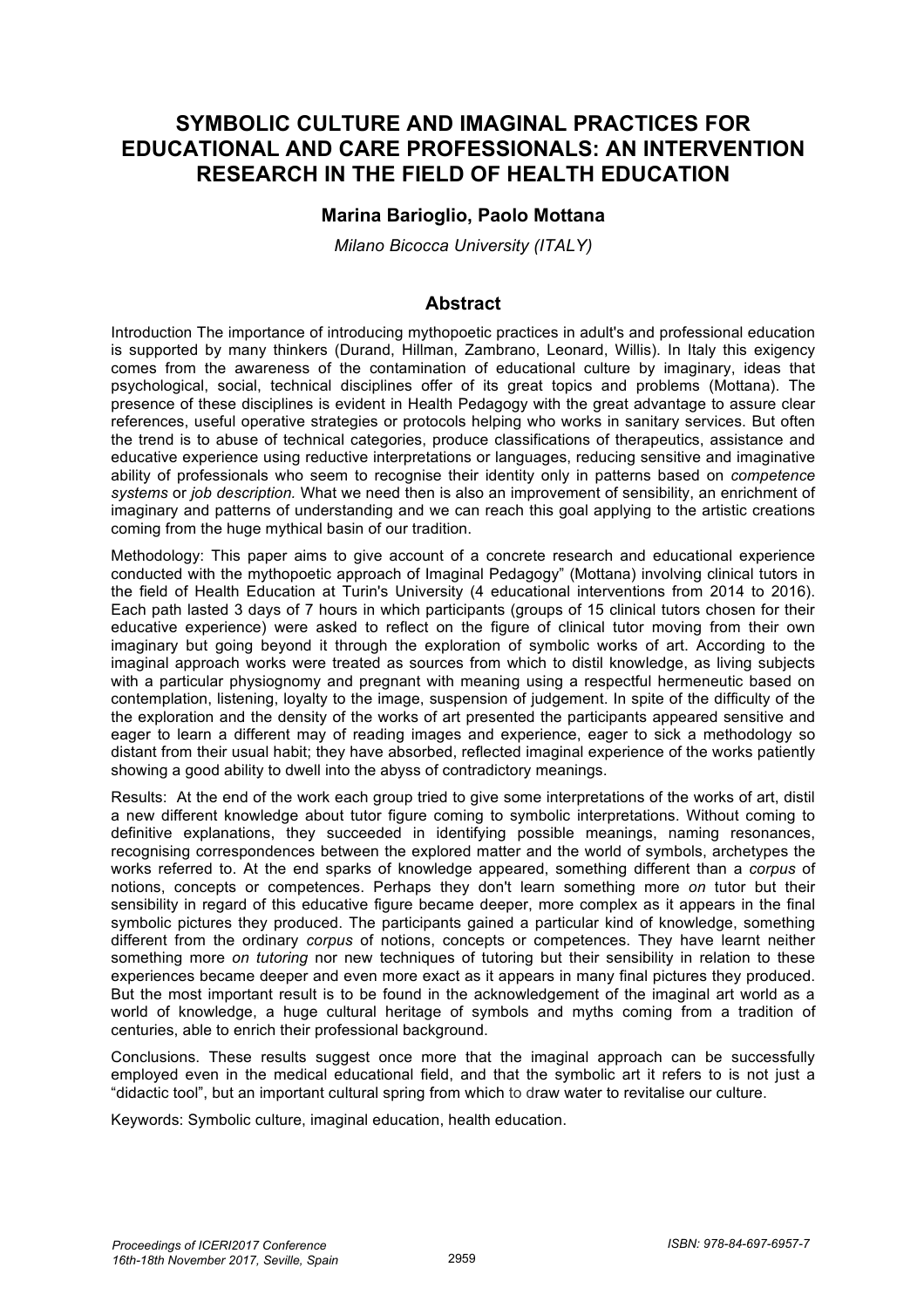### **1 INTRODUCTION**

During the last centuries the lack of symbolic imagination in life and culture was denounced by several thinkers and scholars coming from different fields of knowledge (philosophers, anthropologists, psychologists, educators and even physicians) who saw in this phenomenon the consequence of a loss of sense and deepness of life and experience, an impoverishment of culture, of human relationships, and of professional participation. Sometimes this denounce was stronger by the side of those professions or those scholars who were mostly engaged in the cure of human beings or in their taking care. So a psychiatrist such as Carl Gustav Jung argued that the lack of imagination was the most important causes of psychological sufferings and that it affected the patient as well as his/her healer or car-giver. This thesis is supported by many other thinkers and therapists who, in different ways, tried to explore the way to restore the symbolic function in order to promote the recovery of their patients. Important form this point of view are the practices of "active imagination" created by Jung and his prosecutors, the "soul-making" exercises by James Hillman, the "guided day dream" by Desoille and Yves Durand or the several art approaches in the field of therapeutic studies. All these practices are very effective and produce many successes, but they have the limit to be employed only in the field of individual therapy. As Gaston Bachelard, Gilbert Durand, James Hillman, Jean Jacques Wunenburger argued what we need is not only a individual therapy, but a collective one, or better, we need an imaginative revolution in our culture, in all the fields of human knowledge and experience. So we need a pedagogy of imagination, we need spaces, times, methodologies, contents to help people to awake their imaginative sensibility, to improve their mythopoetic attitude that is the ability to perceive and recognise the invisible face of the world, the deep symbolic dimension of all its phenomena, objects, situations, events and living being. All over the world the importance of introducing mythopoetic practices in the education of children but also in adult's and professional education is supported by several pedagogical thinkers such as Timothy Leonard and, John Dirkx, Mary Doll in the USA, Peter Willis, Peter Bishop, James Bradbeer, Rod Fawns in Australia, Patricia Cranton, Leona M. English in Canada, Bruno Duborgel in France. In Italy this exigency comes from the awareness of the contamination of educational culture by imaginary, ideas that psychological, social, technical disciplines offer of its great topics and problems (Mottana 2000). The presence of these disciplines is also evident in Health Pedagogy where it has the great advantage to assure clear references, useful operative strategies or protocols helping who works in sanitary services. But often the trend is to abuse of technical categories, produce classifications of therapeutics, assistance and educative experience using reductive interpretations or languages, reducing sensitive and imaginative ability of professionals such as doctors, nurses, educators and clinical tutors who seem to recognise their identity only in patterns based on *competence systems* or *job description.* What we need then is an improvement of sensibility, an enrichment of imaginary and patterns of understanding and we can reach this goal applying to the artistic creations coming from the huge mythical basin of our tradition. This means to acknowledge and ponder great topics of educational or care experience throughout some of their expressions in arts, literature, cinema, in order to vitalize the screen on which re-learn to see, perceive, even before, operate.

Starting with this exigence at the beginning of the XXI century Paolo Mottana published two important books about a concrete proposal for a pedagogy of imagination: *L'opera dello sguardo* (2002) in which, with the help of Bachelard, Durand, Jung, Hillman, Corbin, Bonardel, Wunenburger and the alchemic tradition, he supports the reasons of the imaginative thought for understanding the world and living in it a a more participative and responsible way, and *La visione smeraldina (2004)* in which he explains how to create an imaginative pedagogical setting, and propose a methodology to guide adults in the search of their symbolic sensibility helped by the mentoring of deeply symbolic works of art (movies, poetries, music, pictures). Prerogative of this imaginal approach is to renounce what is already known, to give up the accustomed knowledge we use to read and understand the experience, in order to plunge into a rich and thick symbolic texture which allows us to get away from usual categories and technical terminologies about educational and heath topics, themes and problem of particular social, political, therapeutic and assistive relevance. In this way, for example, areas of experience regarding our body, health, disease, suffering, live, sex, (and their education) can be understood not only through the theories of sanitary, biological, psychological or moral disciplines but can be re-imagined through the works by Garcia Lorca, Neruda, Plath, Pozzi, Hillesum, the pictures by Much, Masson, Bacon, Valls, Rouault, Freud, Music, Khalo, the drawings by Balthus, the movies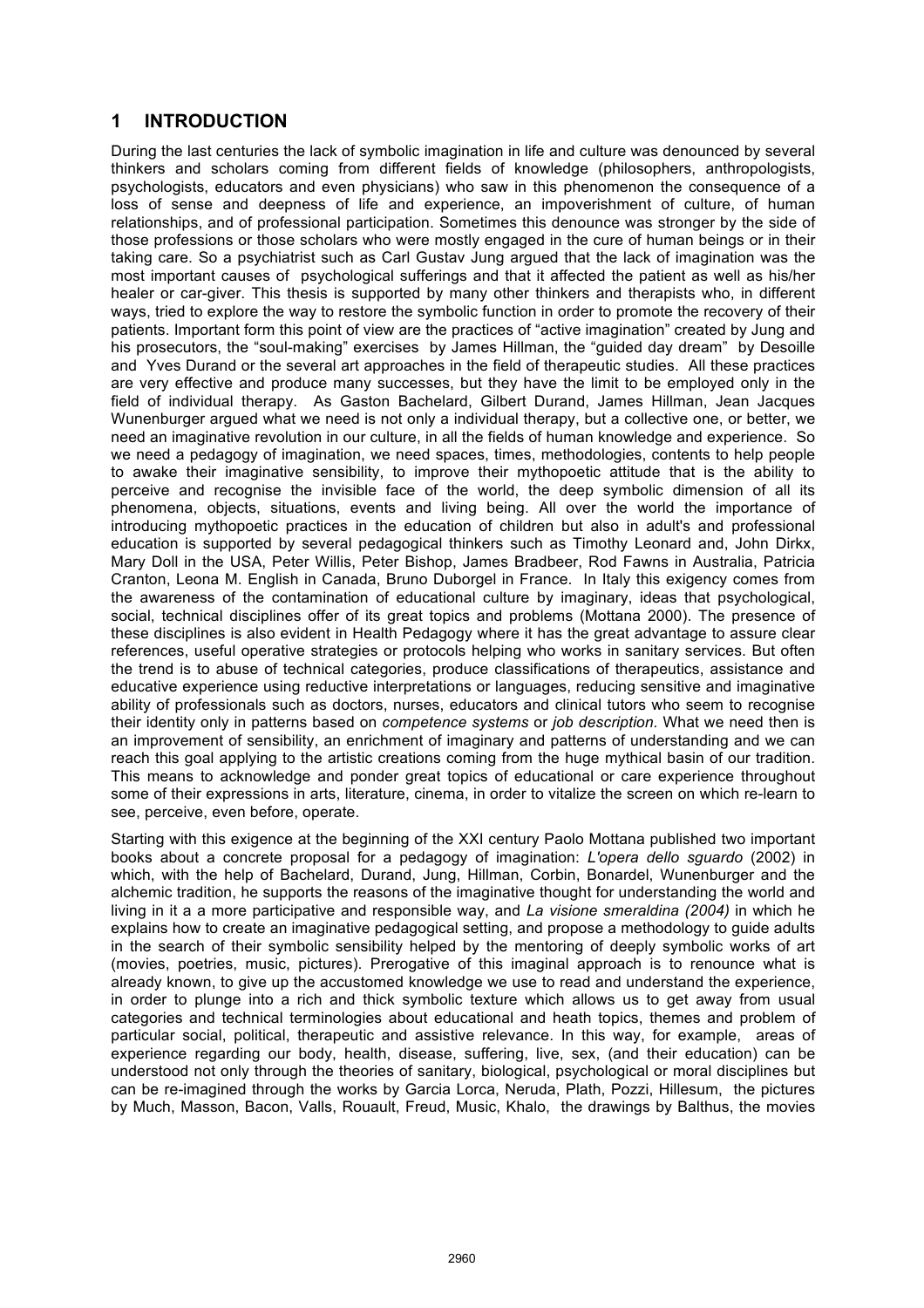by Resnais, Tarkovskij, Almodovar, Kim-Ki-duk, Von Triar, Kawase, Wildt, the music by Scelsi or Sophia Gubaidulina. <sup>1</sup>

In the field of Health education some imaginal experience were done around the archetypal experience of the "wound", "pain" "loss"," mourn" "sickness and healing", "death and re-birth", "ascending and descending". In some imaginal paths of the last years involving nurses, physicians, car-givers the participants were directed towards the meditation on sickness, death and grief through Bacon's dissipating paintings, Music's transforming paintings or Soutine's distorting landscape and Vall's tormented bodies; through the intense poetry by Sylvia Plath and Antonia Pozzi and the movies *Mogari no Mori* by Naomi Kawase. (Barioglio 2011, 2015). An equally important experience was the research of the mythical figures lying inside the medical and assistive profession such as the Healer or the medicine woman, the Wizard and the Sorceress or some educational outsiders such as the Mentor.<sup>2</sup> The Mentor is an educational figure of ancient and illustrious genealogy, of great tradition and symbolic meaning deepness for what it concerns the initiatory and transformative meaning and very important in everybody's educational story. But nowadays this figure often seen a a trainer or a coach appears in our professional health educational programs in a domesticated version often fettered by the logic of the organisation.

Recently the symbolic figure of Mentor has been successfully revived during an imaginal education experience involving clinical tutors and educators coming form the Degree Course of Nursing Disciplines at Turin University about which we would like to give account in the following paragraphs.

## **2 METHODOLOGY**

These paragraphs aim to give account of a concrete research and educational experience conducted with the mythopoetic approach of Imaginal Pedagogy" (Mottana 2002, 2004, 2010; Barioglio 2009, 2014) involving clinical tutors in the field of Health Education at Turin's University. The full programme consisted in four 4 educational interventions from 2014 to 2016. Each path lasted three days of seven hours in which participants (groups of 15 clinical tutors chosen for their educative experience) were asked to reflect on the figure of clinical tutor and its relationship with the mythic figure of the Mentor moving from their own imaginary but also going beyond it through the exploration of symbolic works of art. (i.e the movie *Anni luce* by Alain Tanner, the movie *An officier and a Gentleman* by Taylor Hackford, the movie T*he Guardian* by Andrew Davis*,* the short story *Manovre di volo and Per l'errore*  by Del Giudice).

According to the imaginal approach the participant were introduced in a pedagogical space called "clearing" through an evocative music by Brian Eno and after a brief introduction they were put in direct contact with the chosen art works to be treated as sources from which to distil knowledge, as living subjects with a particular physiognomy and pregnant with meaning using a respectful hermeneutic.

The training adhered to the imaginal methodology (Mottana 2004,2010, Barioglio 2010, 2014), which is not a "method" in the strict sense of the word, but a *corpus* of recommendations such as "loyalty to image", "suspension of judgement" and "extroversion", with the aim of inducing the same attitude the artist had assumed while producing the work. It is also a symbolic *corpus* made of operations and work phases that analogically recall alchemy *opus*, inspired by its metaphors, its language, its colours, its tinctures; contributing to dislocate into the images world and to explore it, giving up all their technical, psychological, sociological and even biographical categories; even renouncing to express and talk about their own experiences or feelings.

After an intense "vision" of each work of art, the participants were addressed to an individual "meditation". This means they were asked to ponder on it, to re-evocate it and then describe for the group its shapes, its figures. After this first reconstruction they were asked to return to the work and to "dwell" upon it in order to live an "experience of the image within the image", to perceive and reflect, to recognise its feature, its geography and its specific geology: to dwell upon the work listening and listening to its voice, looking and looking at it in order to allow it to portray itself.

 1 The imaginal exercises can interest very many archetypal basins: the elements (water, fire, air and earth), the figures of nature (the sun, the tree, the moon), the metaphoric representation of ascending and descending, the experience of being sick, wounded, abandoned; love, sex; the season of life; the symbolic images of parents, pf the healer, the teacher, the mentor, of the wizard, of the witch, of hero and so on.

<sup>2</sup> About the symbolic character of the Mentor see also Mottana P. *Il mèntore come antimaestro*, Clueb 1996; and Sag*gi ipocriti mèntori* in *Antipedagogie del piacere*, Angeli, Milano 2008 pp. 53-61;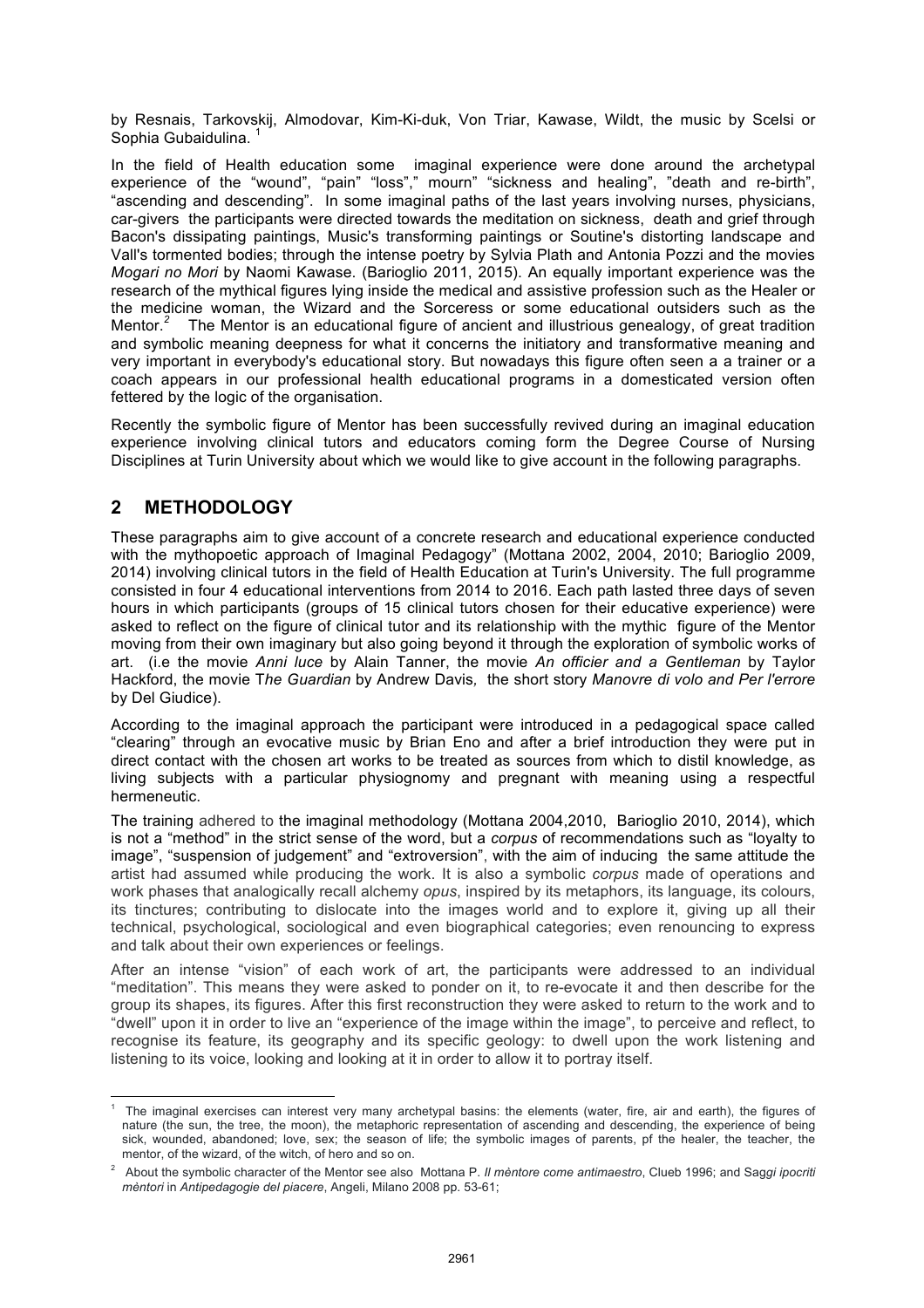They were also encouraged to "walk" into it with the interest and passion they would have for an unknown, mysterious and charming place, looking for what is less visible, for what is fleeting, for the connections of its parts, for the details, for shapes and figures. This means adopting from the very beginning a sensitive, participative , *feminine* style of exploration, rooted in figures of intimacy with the matter explored, together with complicity, respect, obscurity, intense listening.

Little by little this exercise, which is the imaginal hermeneutic experience at its first step and which is like an alchemic *nigredo,* allowed the participants to dissolve and re-dissolve prejudice, precomprehensions, their medical, moral, psychological categories, and to modify the usual dominant posture of our culture. Disoriented and lost in the work of art at first, even abandoning their usual specialistic terminology, they found themselves in the condition of a "dumb man" and felt obliged to find new and different words to name what was appearing, to acknowledge images, to designate tutor's knowledge, activities, attitude, tools, sensibility, duty, emotions. They were forced to find more and more sticky words to answer to the images.

This process opened a phase of *albedo* in which, for example, the strange character of the old Yoshka appearing in the movie *Anni Luce* showed its mythic and symbolic rooting advocating the archetypal figure of the Mentor not as a wise man but as an Old fool (as Guggenbühl-Craig would say) and became an hermetic guide for the educative initiation of the young Jonas.

Something similar happened in reading the short stories by Daniele del Giudice, listening to the pervading deepness, ambiguity of the fascinating figure of Bruno, the flying instructor, deeply connected with the imaginal characters of an Indian chief, an Augur, an extremely experienced airplane-pilot and at the same time a common man, short and little bit fat, loving good food and , a loving family father and and very intuitive gay, keeper (and for this reason also teacher, or better mentor) of a particular kind of understanding strictly connected with the knowledge of nature; a kind of metis, a kind of sensibility and intuitive perception very close to the poetic attitude that shows itself to be necessary to manage in difficult and delicate situation such as flying... and also curing, teaching, taking care, living.

### **3 RESULTS**

In spite of the difficulty of the exploration and the density of the work of art presented, all participants appeared sensitive and eager to learn a different way of exploring images and experience. They were willing to stick to a methodology very distant from their usual habit. They absorbed, pondered and reflected the imaginal experience of the works of art, respectfully and patiently showing a good ability to dwell on the abyss of contradictory or unexpected meanings.

To recall the alchemic scenario, at the end of the intense group work that we call "circulation" (of images, shapes, meanings, analogies) the participants had to transit from the *albedo* to the *rubedo*: that means they had to try to give some interpretations of the works of art; extracting a new, different knowledge about the tutor fixing some meanings even if not in a definitive way, and come to a symbolic interpretation of the works. Without coming to a definitive explanation they succeeded in identifying many possible meanings, naming important resonances, and recognising the reticular correspondences between the explored matter and the world of shapes, symbols and archetypes in the works referred to. At the end sparks of knowledge appeared, something different than a *corpus* of notions, concepts or competences. Perhaps they don't learn something more *on* tutor but their sensibility in regard of this educative figure, his/her knowledge, languages, action, educative goals symbolic meaning and role in our life became deeper, more complex as it appears in some of the final symbolic pictures they produced. (see fig. 1-2-3-4)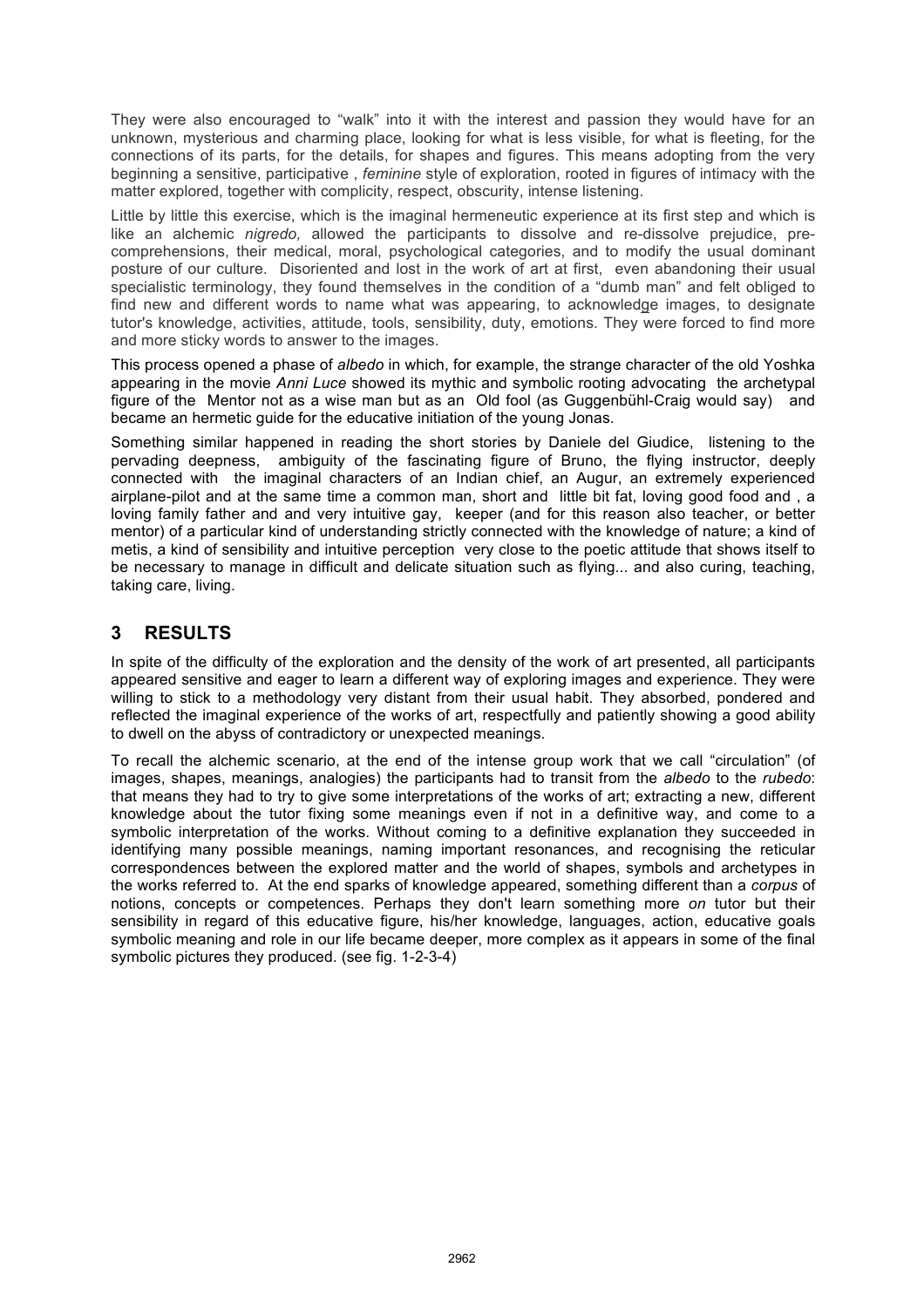

*Fig. 1 The Siren.*



*Fig. 2 Childhood knowledge and flying attitude.*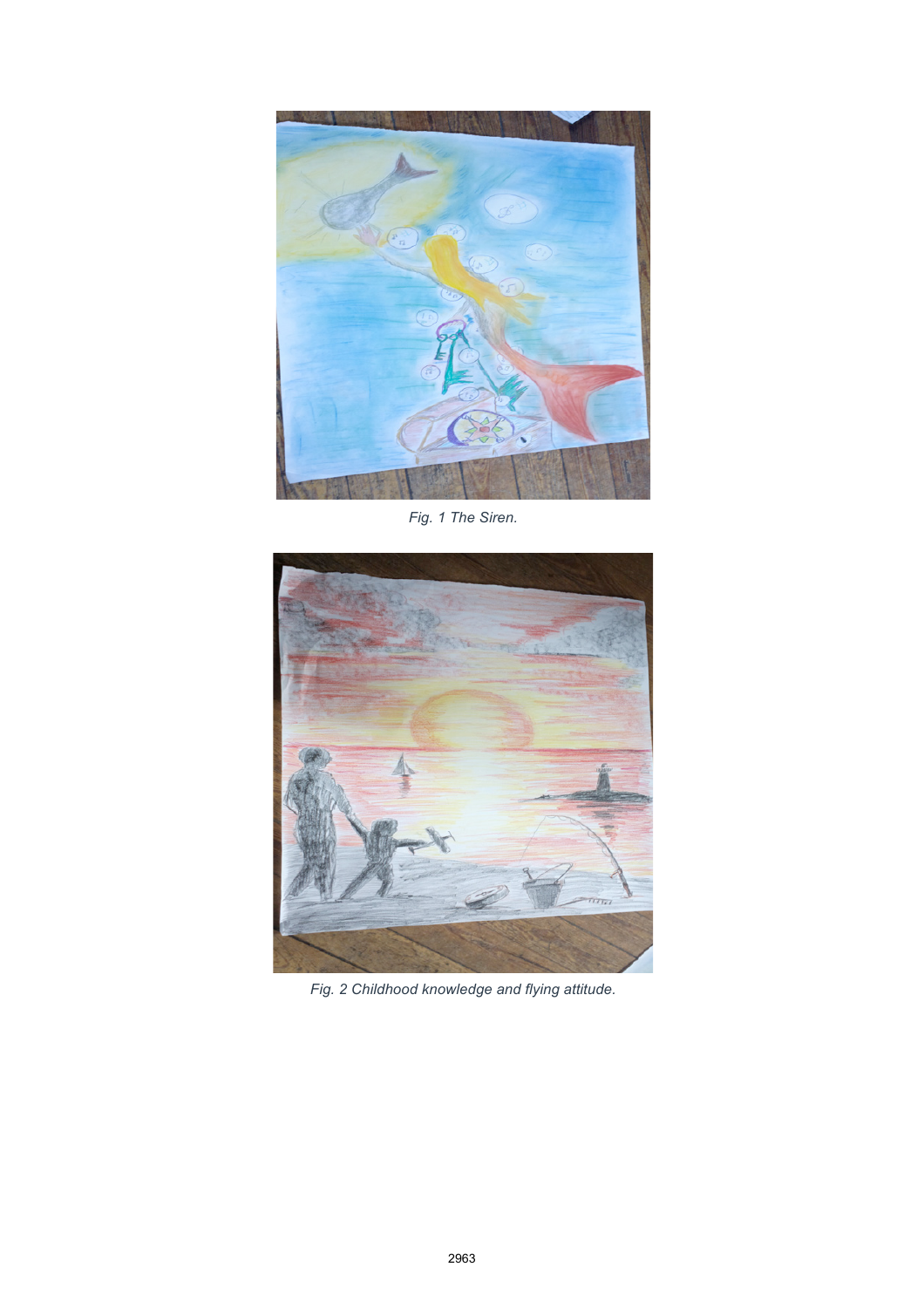

*Fig. 3 To the Lighthouse.* 



*Fig. 4 Mandala in Blue.* 

But the most important result lies beyond the amount of meanings obtained, which are specifically to be found in the acknowledgement of the imaginal world of art as a world of knowledge, a world much bigger than the single artist's inner world, a huge cultural heritage made of symbols and myths coming from a tradition of centuries, a living spring from which to draw in the proper way the water to renew their culture.

# **4 CONCLUSIONS**

These results suggest once more that the imaginal approach can be successfully employed even in the medical educational field, and that the symbolic art it refers to is not just a "didactic tool", but an important cultural spring from which to draw water to revitalise our culture.